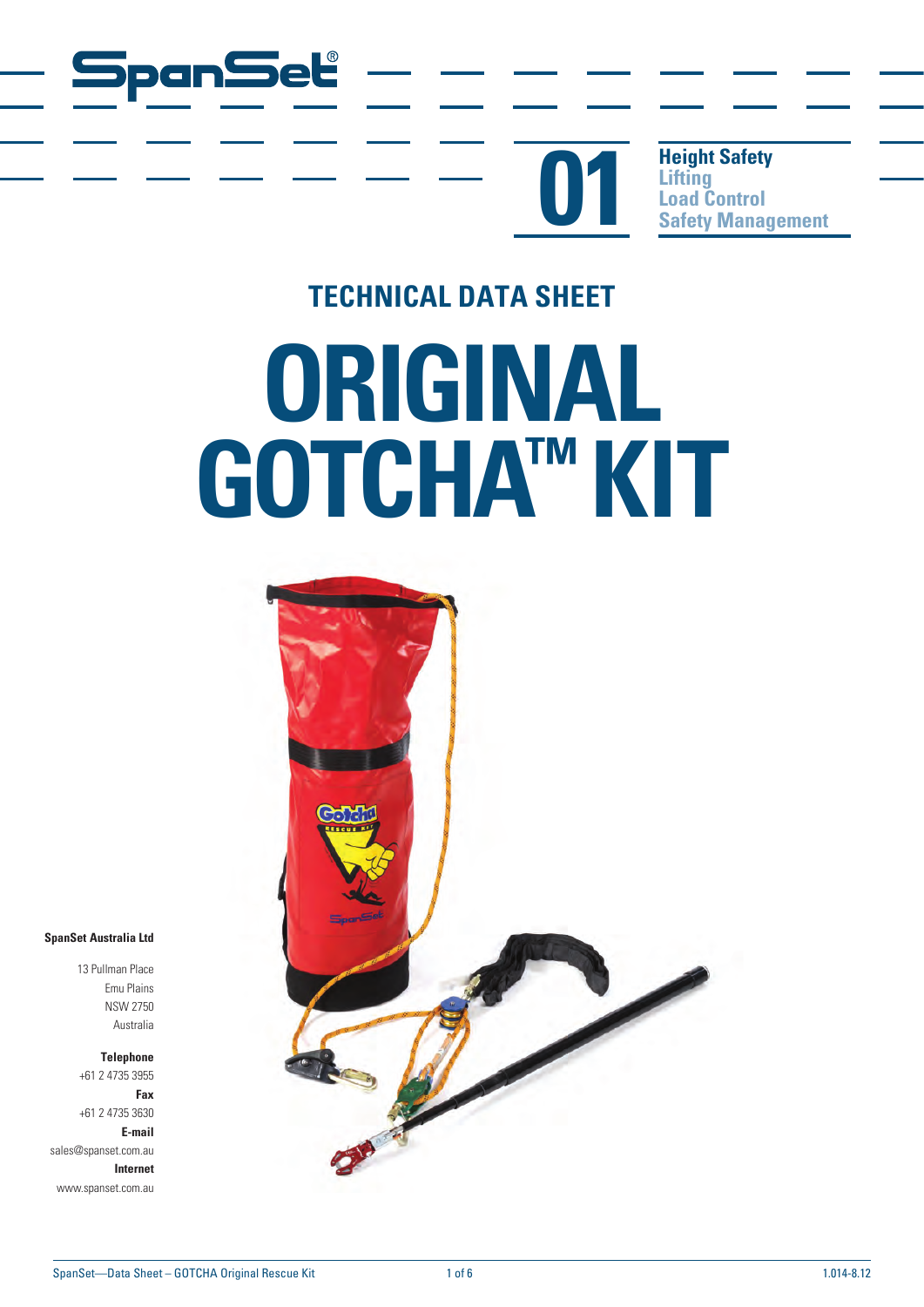## Gotcha™ Rescue Kit

The Gotcha™ ORIGINAL was the first pre assembled remote rescue kit. Designed for rescuing a suspended casualty from Fall Arrest lanyards, Rope Safety Lines and Fall Arrest blocks, all possible from a point of safety.

Casualties can either be raised or lowered to the nearest point of safety, with casualties initially raised to release their original attachment preventing the need for cutting.

The kit comes complete with an anchor sling capable of attaching to a wide range of structures and all terminations are sewn for security.

The kit is adaptable for different heights of anchor point, colour coded for simplicity and includes an extension pole for remote attachment. Included is the Grabba for rapid rescue from Rope Safety Lines or Fall Arrest blocks.

#### **THE GOTCHA™ HAS ENORMOUS VERSATILITY AND CAN BE USED**

- for rescue from towers
- for rescue from ladders
- as a hauling kit with a litter or stretcher
- with an overhead anchorage
- with a foot level anchorage
- for rescue from a fall arrest lanyard
- for rescue from a rope safety line
- for rescue from inertia reels

#### **KIT CONTAINS**

- Upper and lower pulleys
- Gotcha™ Frog
- Attachment pole
- Rope controller
- Australian Standards rescue rope
- Rope Grabba (for inertia reels)
- Attachment slings
- Karabiners
- Back pack gear bag

| Codes             | <b>Capacity in</b>      | <b>Capacity in</b>     | <b>Weight of Kit</b> |  |
|-------------------|-------------------------|------------------------|----------------------|--|
|                   | <b>High Anchor Mode</b> | <b>Low Anchor Mode</b> |                      |  |
| Gotcha-KIT-0 (50) | Up to 17m               | Up to 13m              | 7kg                  |  |
| Gotcha-KIT-75     | Up to 25m               | Up to 19m              | 9kg                  |  |
| Gotcha-KIT-100    | Up to 34m               | Up to 26m              | 11kg                 |  |
| Gotcha-KIT-150    | Up to 51m               | Up to 39m              | 15kg                 |  |
| Gotcha-KIT-200    | Up to 68m               | Up to 52m              | 19kg                 |  |
|                   |                         |                        |                      |  |

# Gotcha™ Kit Content Details

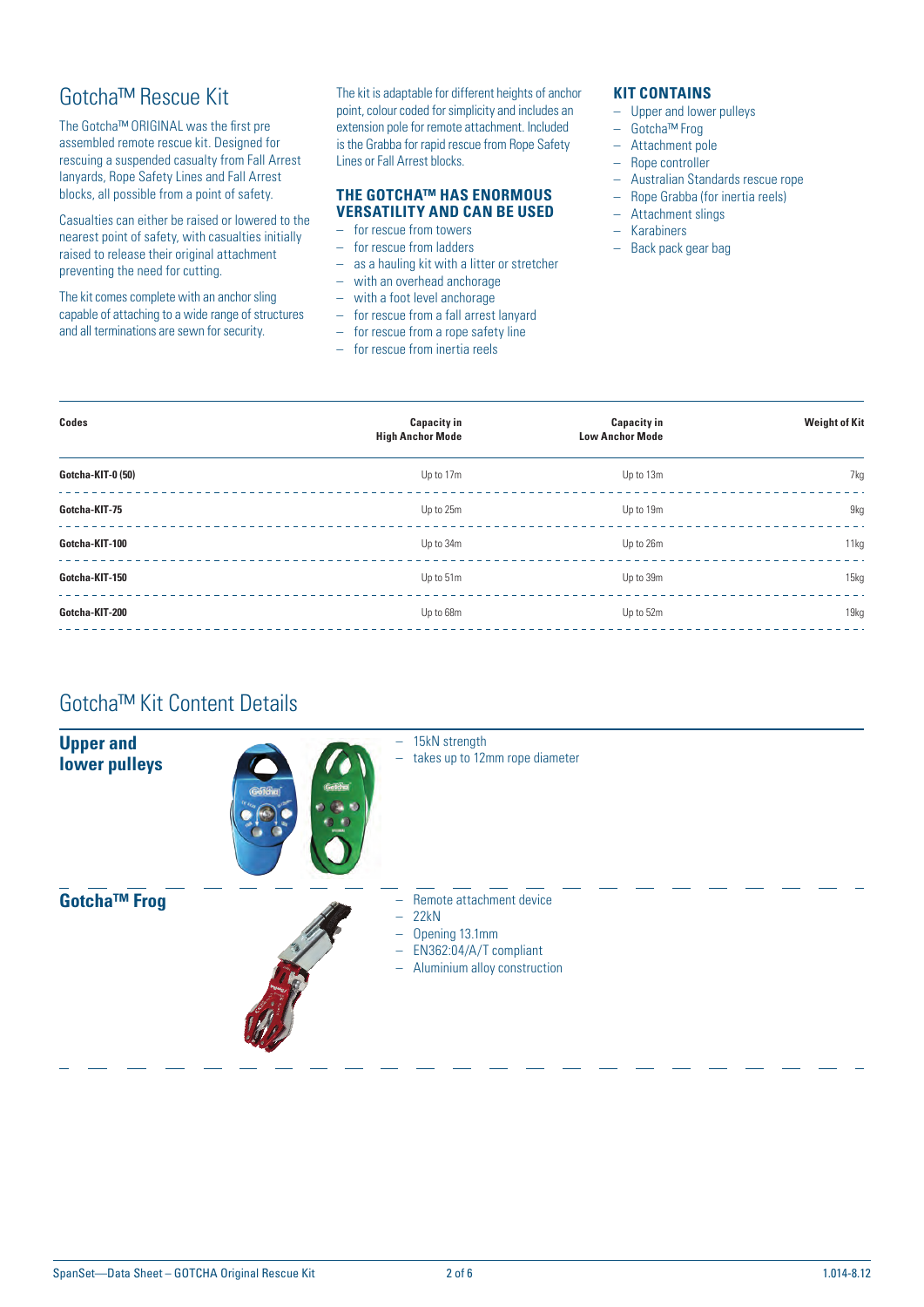| <b>Attachment Pole</b>                                                   | Telescopic attachment rod with cap<br><b>Fibreglass construction</b>                                                              |
|--------------------------------------------------------------------------|-----------------------------------------------------------------------------------------------------------------------------------|
| <b>GriGri</b><br><b>Rope Controller</b><br>(D14)                         | Belay device with assisted braking<br>225g<br>Takes 10-11mm diameter rope<br>Stainless steel friction plate and cam<br>-          |
| <b>Australian</b><br><b>Standards</b><br><b>Rescue Rope</b><br>(RC11 AS) | 11mm rope diameter<br>Abseiling braid for static life rescue lines<br>Teflon coated internal fibres<br>AS4142-3 - 1993 compliant  |
| <b>Rope Grabba</b>                                                       | Used for inertia reel rescue as a means of connection to the cable of the inertia reel<br>150kg mamimum load<br>Single person use |
| <b>Attachment Slings</b>                                                 | 100% polyester webbing<br>Terminations sewn for security                                                                          |
| <b>2 Karabiners</b><br>(K4)                                              | D karabiner<br><b>Triple action</b><br>24mm gate opening<br>30kN strength<br>1kN gate strength<br>183g<br>Alloy steel             |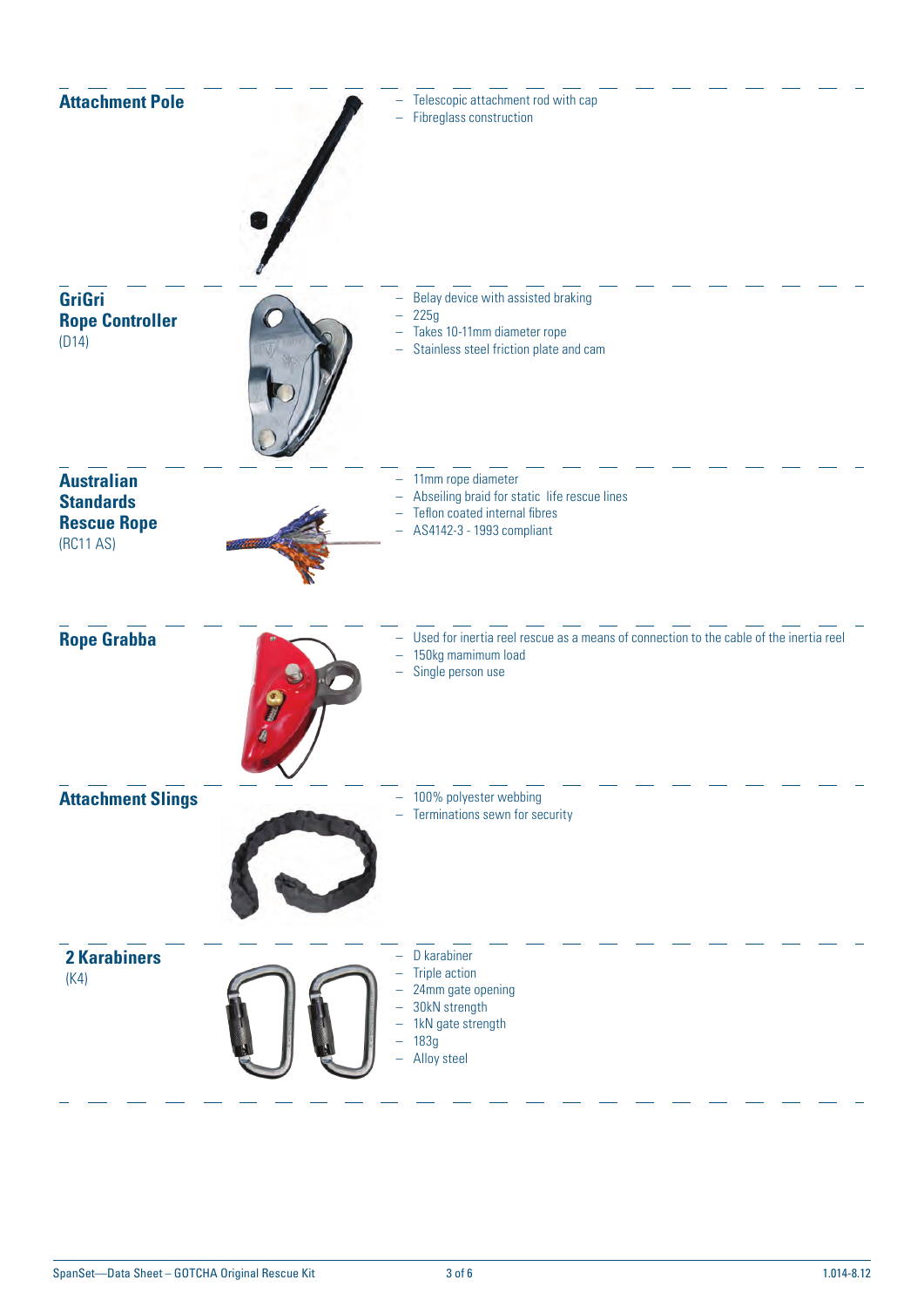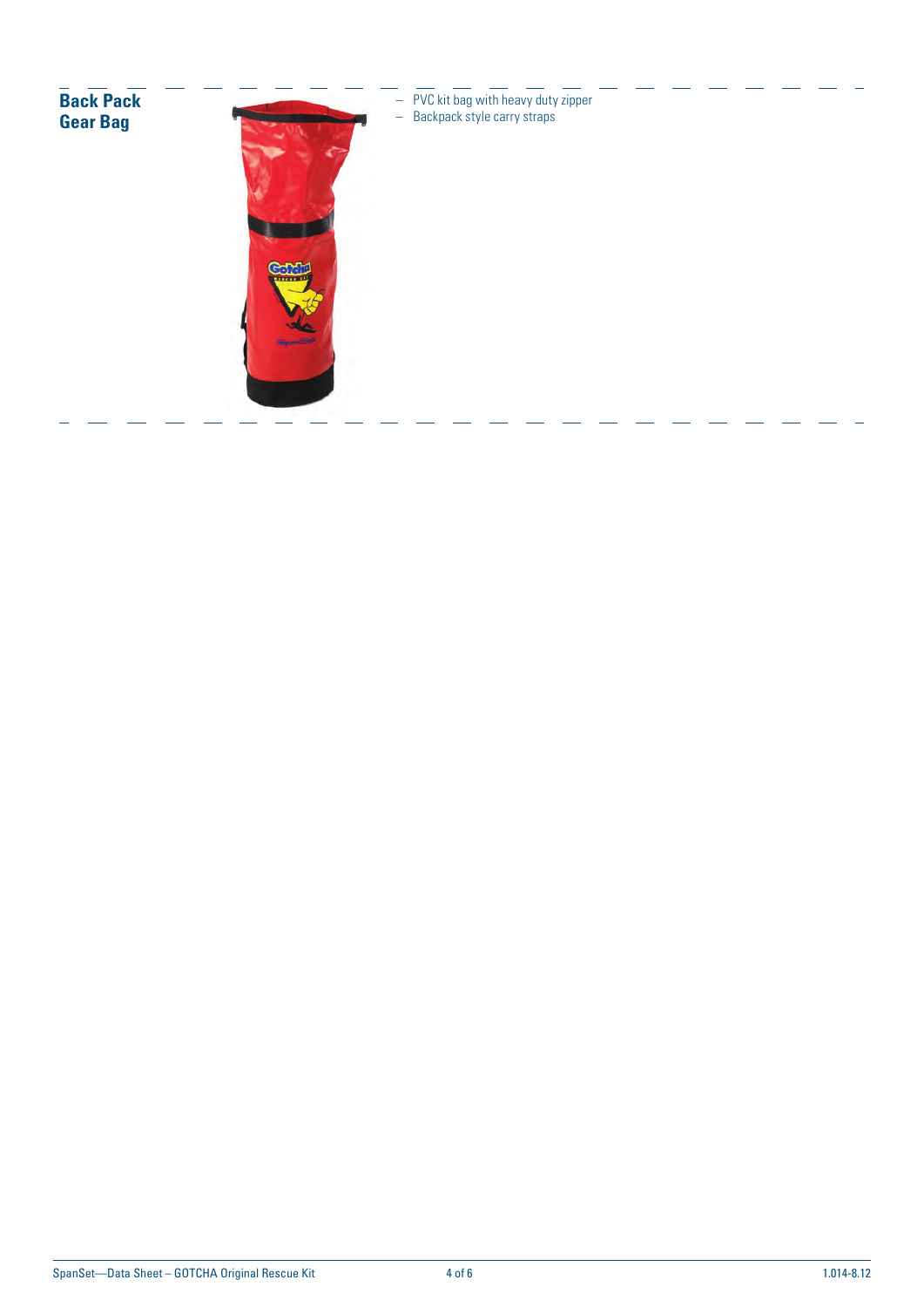### **Training Courses Available**

- 1 **Work Safely at Heights** RIIOHS204A
- 2 **Work Safely on Roofs** CPCPCM2105A
- 3 **Work Safely at Heights** CPCCCM1006A
- 4 **Competent Person Practical Inspection and Record Keeping** MEM15004B
- 5 **Tower and Pole Rescue** PUAOHS001B PUASAR001A PUASAR004A
- 6 **Vertical Rescue** PUAOHS001B PUASAR001A PUASAR004A
- 7 **Enter Confined Space** MSAPMPER205B MSAPMPER200B.
- 8 **Operate Breathing Apparatus** MSAPMOHS216A
- 9 **Confined Space Vertical Rescue** PUAOHS001B PUASAR001A PUASAR004A



## **SpanSet Accreditations**

Certified manufacturer to AS/NZS 1891.1 "Industrial Fall Arrest Systems and Devices"

Certified manufacturer to AS/NZS 1353.1 "Flat Synthetic Webbing Slings"

Certified manufacturer to AS/NZS 4497.1 "Round Slings—Synthetic Fibre"



Certified to ISO 9001 Quality Systems

**Quality** ISO 9001

Certified testing laboratory for all of the above.

Certified to NATA National Association of Testing Authorities

## **Other Products Available**

- ABS ratchet systems Supra Plus round slings
- Secutex edge protection
- Web Dog Chain tensioners
- Round slings up to 100 tonne
- Flat slings up to 20 tonne